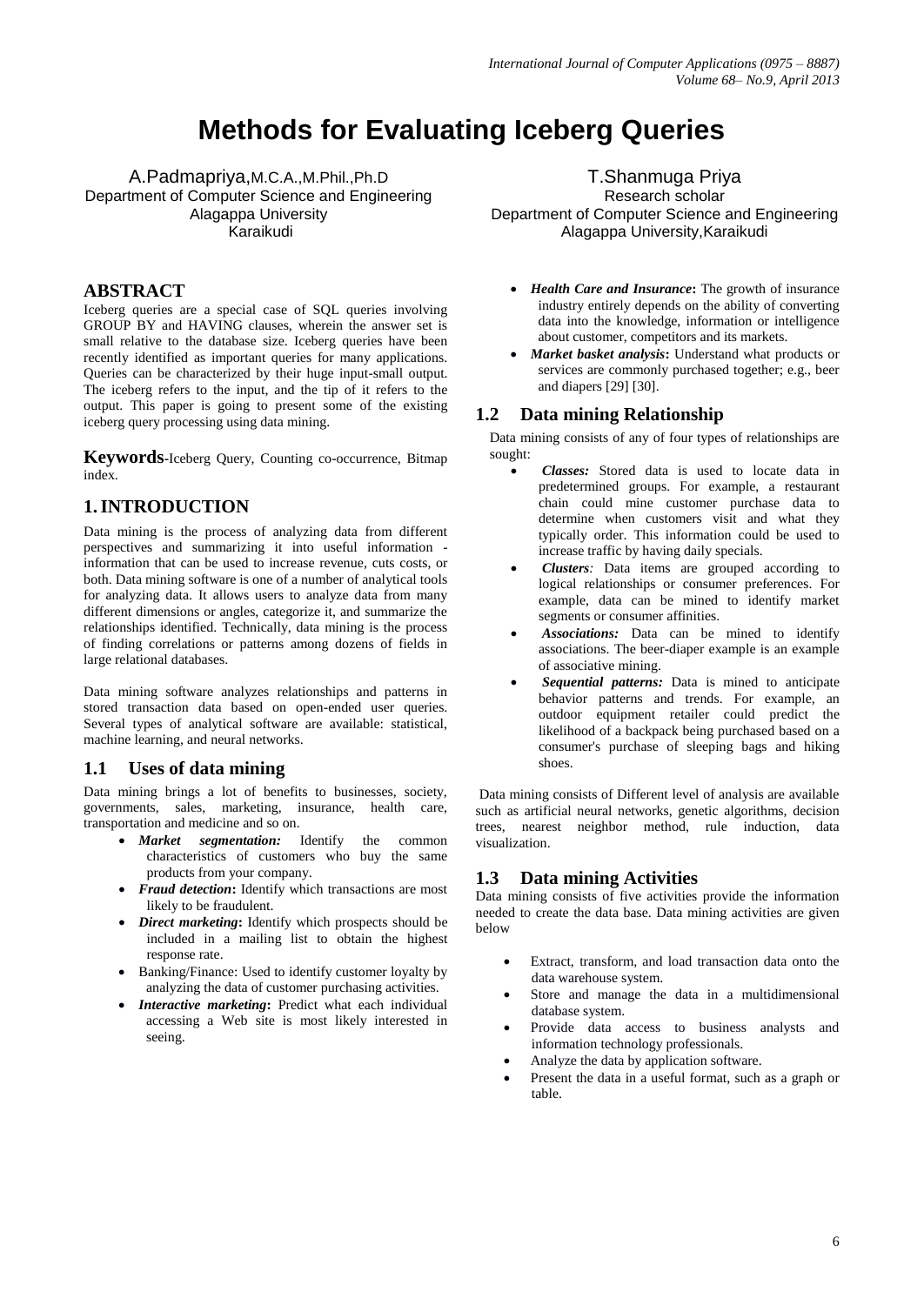

**Figure 1: Data Mining Activities**

Figure 1 shows the activities to be carried out in data mining applications.

### **2.BACK GROUND**

#### **2.1** *Data Cubes*

The cube is used to represent data along some measure of interest. Although called a "cube", it can be 2-dimensional, 3 dimensional, or higher-dimensional. Each dimension represents some attribute in the database and the cells in the data cube represent the measure of interest. For example, they could contain a count for the number of times that attribute combination occurs in the database, or the minimum, maximum, sum or average value of some attribute. Queries are performed on the cube to retrieve decision support information.

Recently, [14] introduced the CUBE operator for conveniently supporting multiple aggregates in OLAP database. The CUBE operator is the n-dimensional generation of group-by operator. It computes group-by corresponding to all possible combinations of a list of attributes.

The CUBE operator as follows: SELECT P, D, C, SUM(S) From Transaction CUBE-BY P, D, C.

#### **2.2 Counting Co-occurrences**

Data mining consists of two types of Counting Co-occurrences for given below

- Frequent Item sets.
- Iceberg Queries.

#### *2.2.1 Frequent Item sets*

A market basket is a collection of items purchased by a customer in a single customer transaction. Identify items that are purchased together. Every subset of a frequent item set must also be a frequent itemset.Itemset: a set of items. Support of an item set: the fraction of transactions in the database that contain all items in the item set.

#### *2.2.2 Iceberg Queries*

This paper presents efficient ways for executing iceberg queries. An iceberg query computes an aggregate function over an attribute (or set of attributes) in order to find aggregate values above a specified threshold. AGG represents an aggregation function. Iceberg query can have other aggregation function such as COUNT, MIN, MAX and SUM.

The prototypical iceberg query the paper considers (can be easily extended to the other forms of iceberg queries) is:

SELECT attr1, attr2, ..., attrk, COUNT (rest) FROM R GROUP BY attr1, attr2, attrk  $HAVING$  COUNT (rest)  $>= T$ 

Where R is a relation that contains attributes attr1, attr2, ..., attrk, rest and T is a threshold.

### **3. SURVEY ON ICEBERG QUERIES**

#### **3.1 Iceberg Query Application**

The relational database system like ORACLE, SQL SERVER, and MYSQL are using general aggregation algorithms [12] [31] to answer the iceberg queries. Many practical application including data warehousing [1], market-basket analyses [29] rely on iceberg query.

### **3.2 Iceberg CUBE**

Iceberg queries were Introduced in [22] and iceberg CUBE problem introduced in [18].The recent research [22] [18] has paid attention to iceberg problem. Iceberg problem in database means relation between a lot of data and few results is similar to it between an iceberg and the tip of one.

Recently, [17] a variant of the problem, called iceberg data cube computation was introduced by BUC. In order to meet similar objectives, in [16] proposed "multifeature cubes". When computing such cubes, aggregates not satisfying a selection condition specified by user (similar to the clause having in SQL) are discarded.

In [24] proposed an approach for computing a condensed representation of either full or iceberg data cubes. Author introduced a novel and sound characterization of data cubes based on dimensional-measurable partitions. Such partitions have an attractive advantage: avoiding sorting techniques which are replaced by a linear product of dimensional-measurable partitions. Account the critical problem of memory limitation. In [15] proposed analytical and experimental performance study shows that APIC and BUC are promising candidates for scalable computation and the best efficiency of APIC.

#### **3.3 Pruning Techniques**

From the previous works, it is known that static index pruning techniques can reduce the size of an index (and the underlying collection) while providing comparative effectiveness performance with that of the unpruned case [3, 5].

This pruning strategy is extended to handle complex measures, including averages, in [14].Pruning the lattice that has to be computed. A bottom-up approach to computing the iceberg cube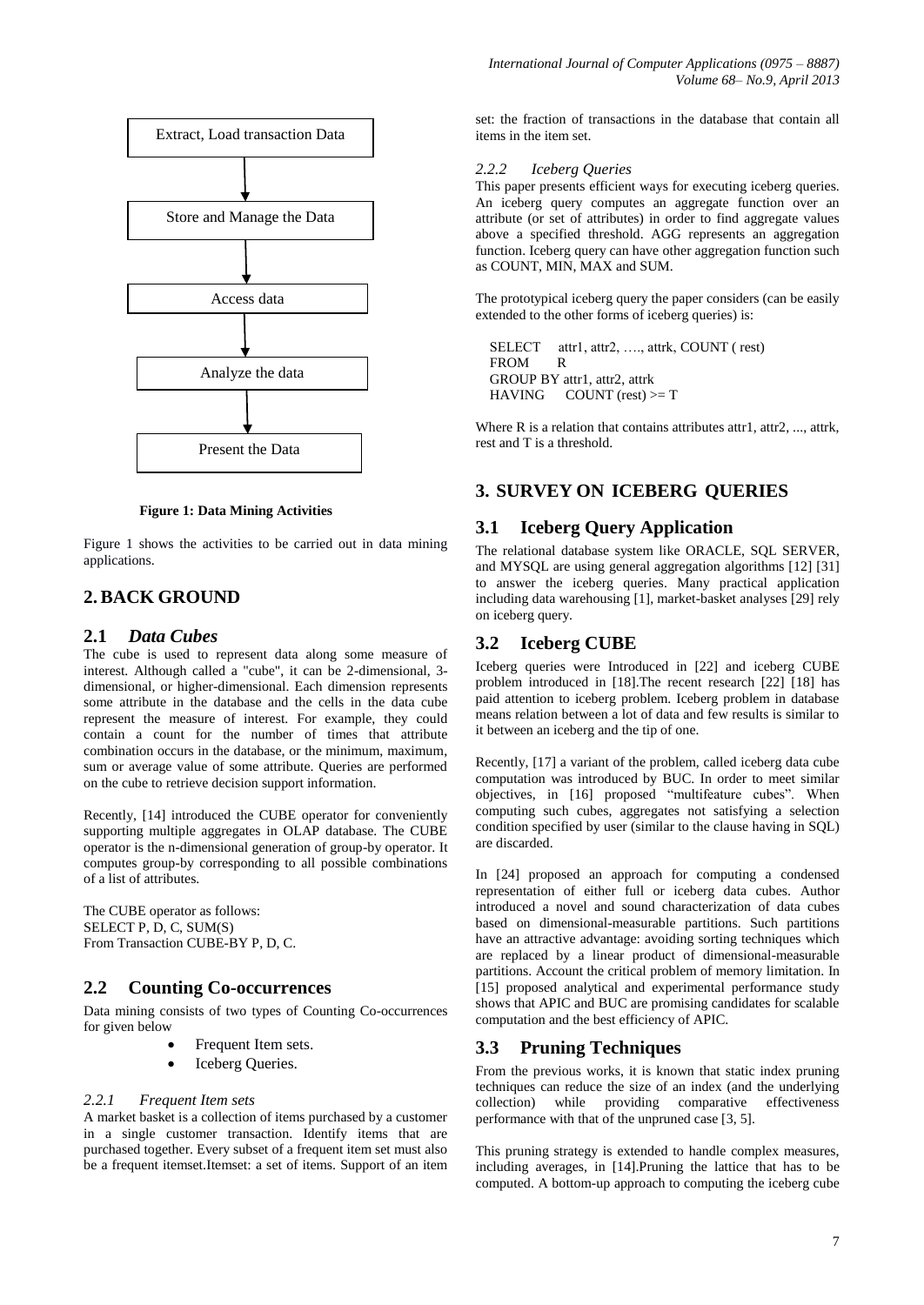using the Apriori technique [23] for pruning is proposed in [18]. Iceberg queries which returns frequently occurring values from a set of attributes. It uses a set of estimates of quantiles of the input relation to focus the search of the query result.

### **3.4 Structured and Text data**

In author presented a strategy to efficiently answer joint queries on both structured and text types of data. The records in data warehouses are usually extracted from other database systems and therefore contain only what is known as structured data [6, 7, 28]. A large amount of text document is inadequate for processing efficiently joint queries over structured and text data.

In [10], a scheme for providing quick approximate answers to the iceberg query is devised with the intention of helping the user refine the threshold before issuing the "final" iceberg query with the appropriate threshold. That is, it tries to eliminate the need of a domain expert or histogram statistics to decide whether the query will actually return the desired "tip" of the iceberg. This strategy for coming up with the right threshold is complementary to the efficient processing of iceberg queries.

### **3.5 Multiple base Relations**

In general, these strategies appear wasteful since they do not take the threshold predicate into account, that is, they are not output sensitive. In case of an iceberg query involving a join of multiple base relations, the iceberg relation *I* is derived from the base relations *B* using one of the efficient join algorithms: sortmerge join, hybrid-hash join, and others mentioned in [12]. For the case where the group-by clause shares some attributes with the join attributes, the query optimizer opts for algorithms that produce "interesting" orders ([12],[27]). As a result of this, the tuples from the result of the join can be piped to the following aggregate operation, which can then aggregate the tuples in memory to produce the final query result.

### **3.6 Relational algebra**

For characterizing cuboids, author state an equivalence between our representation and the result of the aggregate formation defined by [2] which is chosen because it is on one hand the original definition of the aggregation operator in the relational algebra [20][21].

### **3.7 N-iceberg queries**

The number of tuples satisfying the query is very less compared to the size of the database,[19] coin the term Niceberg(Negative) queries for such a type of queries [20] proposed an algorithm to evaluate N-iceberg queries and compare them with ORACLE and traditional sorting algorithms, with very little main memory.

With the rapid increase of the databases and data repositories sizes, new types of queries have been emerged where the output is significantly small compared to the input. Iceberg queries have been recently identified as important queries for many applications belonging to this category. These applications can be found in data mining [1],information retrieval [26], decision support and data warehouse [4], web mining and top k queries [8, 9]. The iceberg queries are formally introduced by Fang et al. [11]. Detailed application examples have been also presented in [12]. These queries have been extended to data cubes in [4].

### **3.8 Bitmap indices**

Today's bitmap indices can be applied on all types of attributes.Studes have shown that compressed bitmap indices

occupy less space than the raw data. Bitmap are provides better query performance. Nowadays bitmap index is supported in many commercial database systems (e.g., ORACLE, Informix) and so on. A bit map index is a data structure used to efficiently access large database.Generally,the purpose of an index is to provide pointers to row in a table containing given key values. In a common index, this is achieved by storing a list of records for each key corresponding to the row with that key value.

Partitioning algorithms to handle iceberg queries with AVERAGE aggregate function have been proposed in [13].Using PC clusters for parallelizing the computation of the iceberg-cube is investigated in [25][26].

### **4.OBJECTIVIES**

The main objective of Iceberg queries is to retrieve data quickly. Query optimization is the refining process in database administration and it help bring down speed of execution. Data mining techniques are often measured by their speed. The reason behind this that the faster the tool can run and the larger the data set which it can be applied. Iceberg queries are generally very expensive to compute since they require several scans of relations.

The common objectives for any iceberg query is as mentioned below

- Speed of execution
- Ability to process large data set
- Reduce the number of scans in data set

## **5. CONCLUSION**

This paper gives brief introduction about data mining used of data mining and its activities. This paper presents a detailed survey on the existing most significant information about the evaluation of iceberg queries, the need for ice berg queries and algorithm employed for evaluation of iceberg queries. The objectives of iceberg queries are studied in this paper. This gives us the future direction to work on efficient evaluation of iceberg queries.

### **6. REFERENCES**

- [1] Agrawal, R. and Srikant, R. "Fast Algorithms for Mining Association Rules." Proceedings of the  $20<sup>th</sup>$  Int'l Conference on Very Large s Databases (VLDB '94), September 1994.
- A. C. Klug. "Equivalence of Relational Algebra and Relational Calculus Query Languages Having Aggregate Functions". Journal of ACM, 29(3):699–717, 1982.
- [2] Altingovde, I. S., Ozcan, R., Ulusoy, Ö.: "Exploiting query views for static index pruning in web search engines". In: Proc. of CIKM'09. (2009) 1951-1954
- [3] Beyer, K. and Ramakrishnan, R. "Bottom-up Computation of Sparse and Iceberg CUBEs." Proceedings of 1999 ACM SIGMOD Int'l Conference on Management of Data, pp. 359-370, 1999.
- [4] Carmel, D., Cohen, D., Fagin, R., Farchi, E., Herscovici, M., Maarek, Y. S., Soffer, A.," Static index pruning for information retrieval systems. In: Proc. of SIGIR'01. (2001)
- [5] Comer, D.: The ubiquitous B-tree. Computing Surveys 11(2), 121–137 (1979)